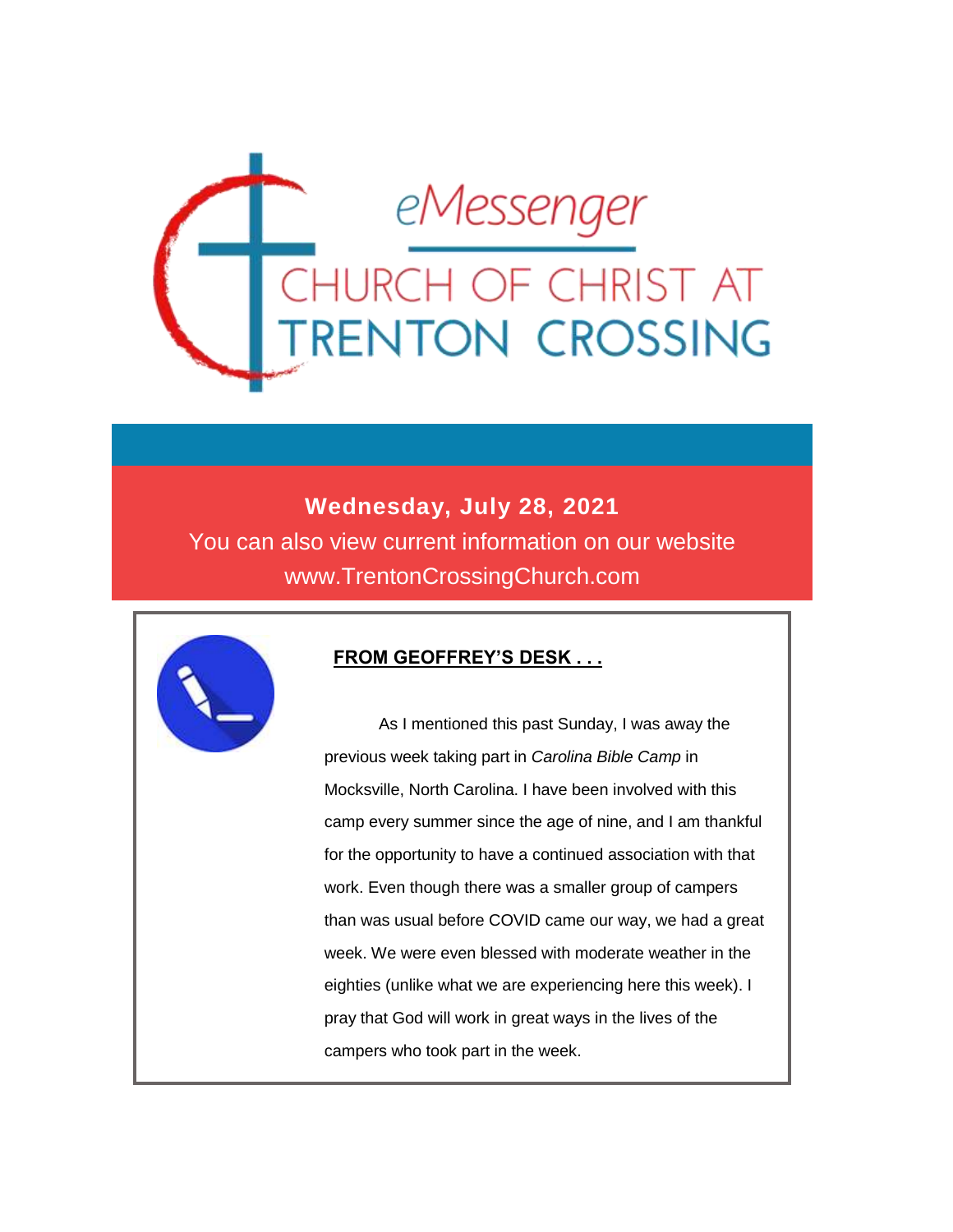Just two and half weeks remain before our *Friends and Family Homecoming Day* on *August 15.* Due to health concerns, *Burney and Mary Dell Baggett* will not be able to be with us. However, *Brad Moser* has agreed to step in and speak on that day. Brad is the president of *Clarksville Christian School,* and I know that he will bless us with what he has to say. I am also looking forward to our first potluck since the pre-COVID days. It is going to be a great day.

*-gs-*



# **Upcoming Events**

- **Sunday, August 8 -** Pray for our Schools
- **Tuesday, August 10 -** Girls' Shopping Celebration, 5-7pm
- **Tuesday, August 10 -** TC Cycling, 6pm
- **Thursday, August 12 -** Parkinson's Awareness, 3pm
- **Thursday, August 12 -** Dorcas Ministry, 6pm
- **Sunday, August 15 -** TC Friends and Family Day
- **Sunday, August 15-Tuesday, August 17 -** Friends & Family Day and Gospel Meeting at Stroudsville Church of Christ. More info on the Sign-Up Board in the Worship Center.
- **Wednesday, August 25 -** TC End of Summer Special with Walt Leaver, 6:30pm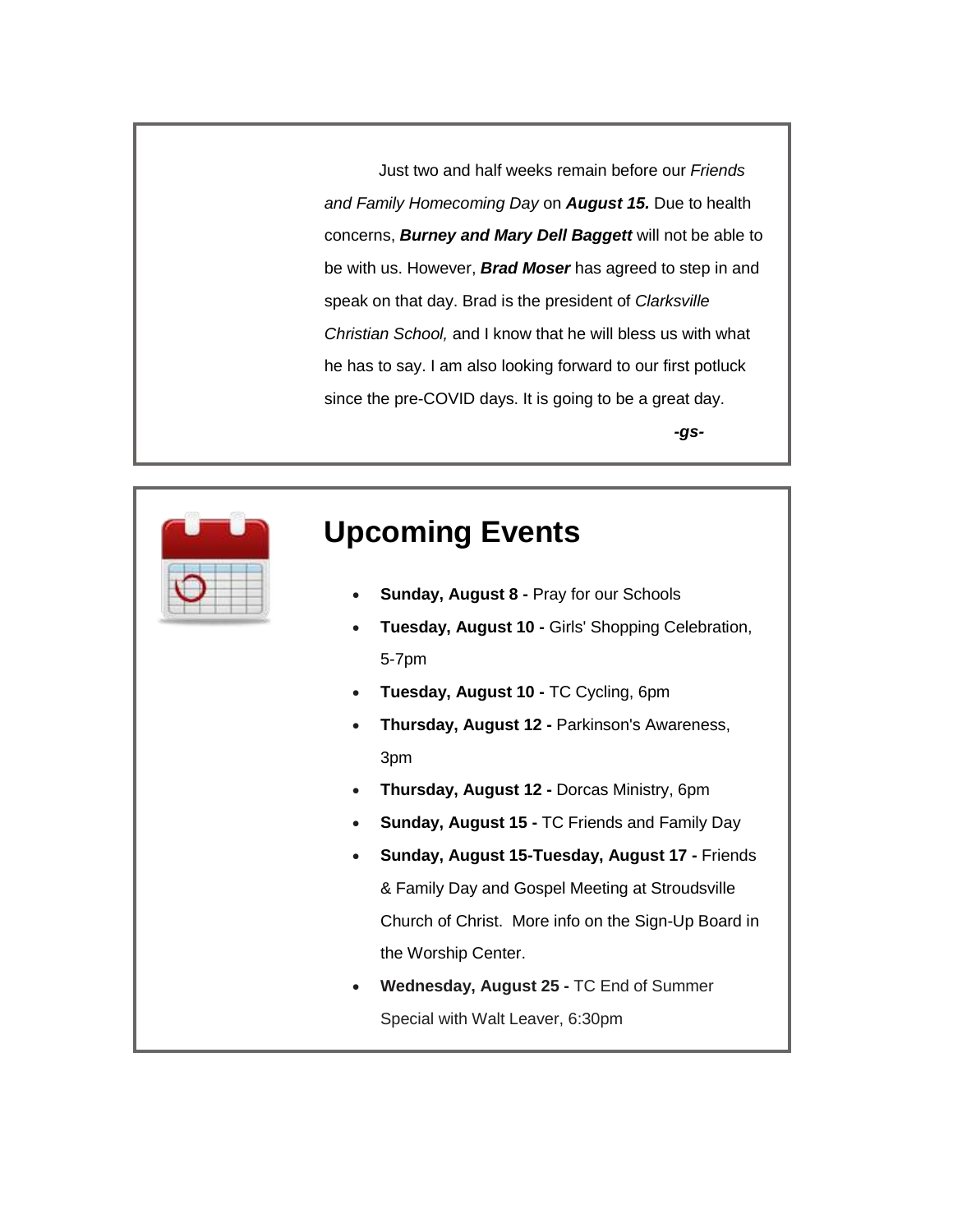- **Saturday, August 28 -** Hilldale Church of Christ Ladies Day, 8am-noon. Speaker: Cathy Powell. Breakfast and lunch provided.
- **Saturday, August 28 -** TC Kollege Kickoff, 3pm
- **Friday, September 24-Sunday, September 26**

**-** "God's Blueprints for the Home" Marriage Seminar at Hilldale Church of Christ. More info on the Signup Board in the Worship Center.

**More information about Upcoming Events can be found in the box below.**



# **Church News**

- **Attended Nursery -** We now offer an attended nursery during our Worship Assembly for children ages 0-3 years of age.
- **Parkinson's Awareness -** The Parkinson's Awareness Group meets the 2nd Thursday of each month at 3pm in our Fellowship Hall. Their next meeting is Thursday, August 12.
- **Dorcas Ministry -** The Dorcas Ministry meets every 2nd Thursday from 6-8pm in the Fellowship Hall. This ministry is for anyone of any age or talent level interested in crafting for God's glory. Their next meeting is Thursday, August 12.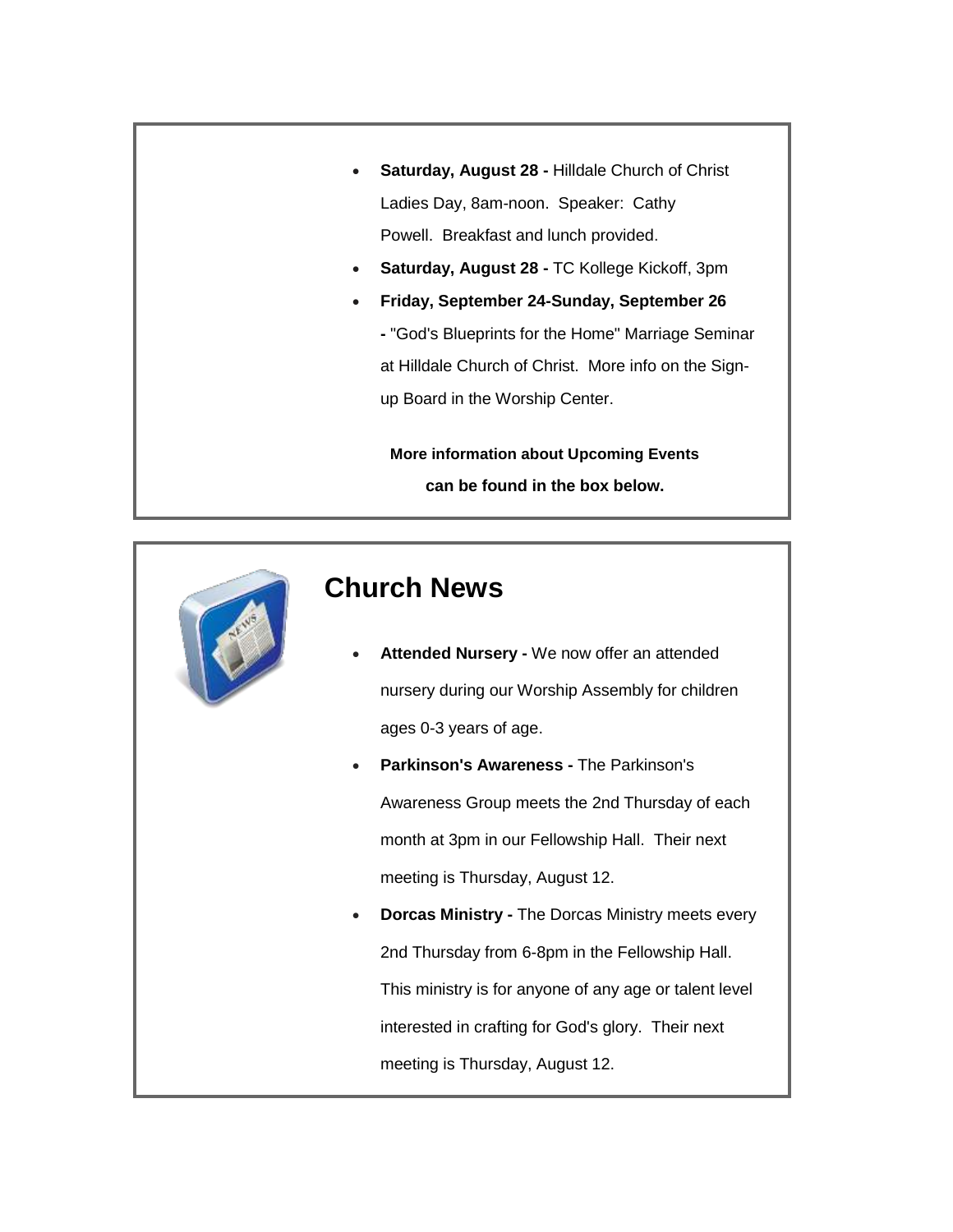**Widow/Widower Retreat -** The LaVergne Church of Christ is hosting a Widow/Widower Retreat on July 30-31. Use the following link for more information: [http://www.widowhoodworkshop.com](http://www.widowhoodworkshop.com/)



#### **Pray for Our Schools**

On Sunday, August 8, we would like to "Pray for our Schools" and their upcoming school year. We would like to have someone on each of the school campuses in our county to offer a prayer sometime between 5 and 6pm. If you are able to participate, we have a Sign-Up Sheet on the Sign-Up Board. We will ask for the school where you plan to pray, as we are trying to cover some 40 different locations (including Clarksville Christian School, the Park Preschool, and Clarksville Academy). If you are unable to participate, please say a prayer for the upcoming school year sometime during that hour.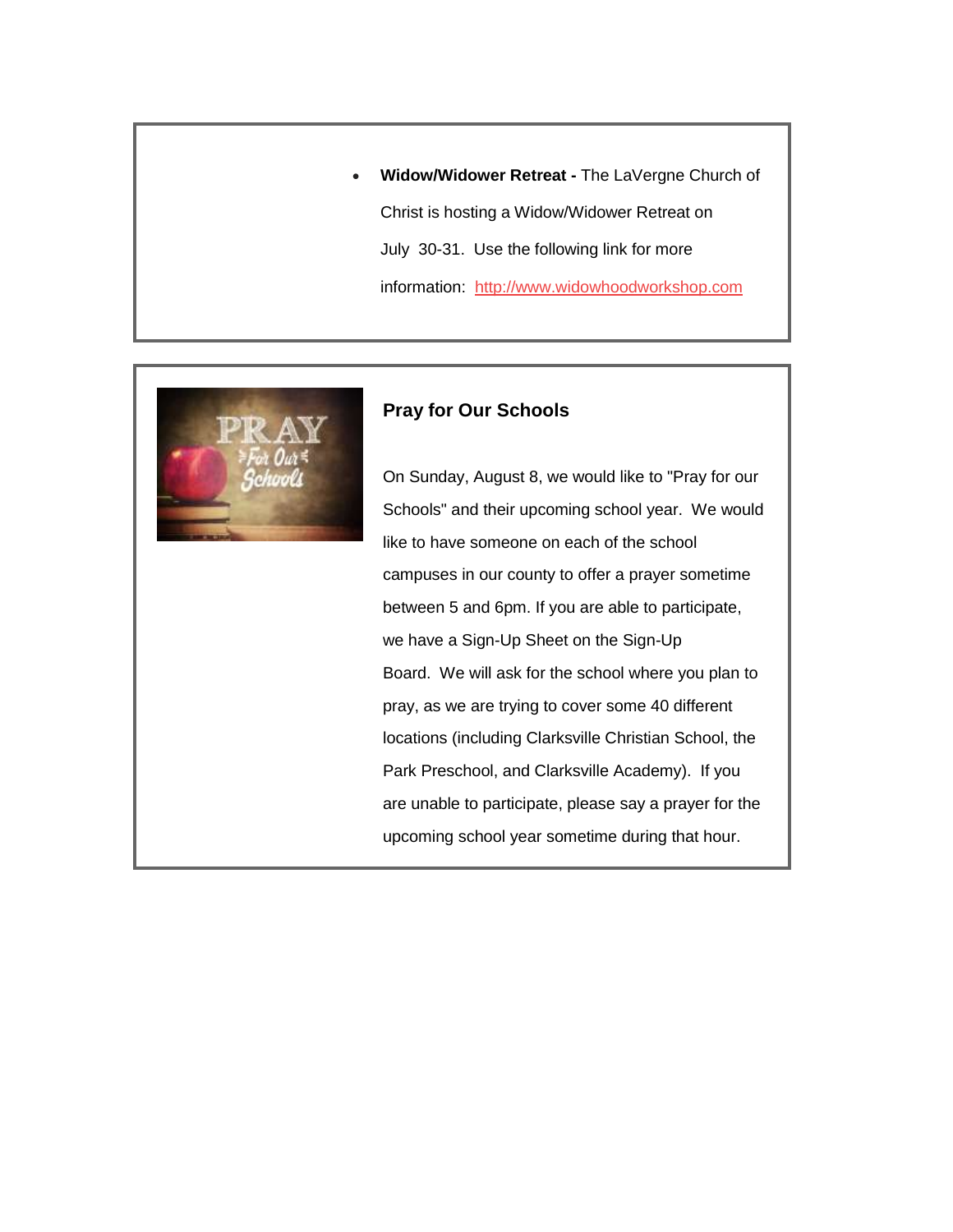

**Girls' Shopping Celebration Tuesday, August 10 5-7pm**

Enjoy shopping and fellowship? Let's stop in at the Clothes Line Boutique (321 Drinkard Dr. - across from Publix on Madison Street) between 5-7pm and fellowship and shop with your sisters from TC. They've agreed to extend hours on August 10 so we can spend time together. Bring friends and neighbors and enjoy a girls' night out!



**TC Cycling Tuesday, August 10 6pm**

Do you ride bicycles? Do you want to? Bring your bike to the meeting place at 3400 Kirkwood Rd and plan for a mostly flat 10-mile ride. If you've never done a road ride, we will give some tips. If you ride regularly, come enjoy an easy ride with brother and sisters from TC. You'll need a helmet! This is a no-drop ride, so no one will get left on their own. Invite some friends and come enjoy some time together!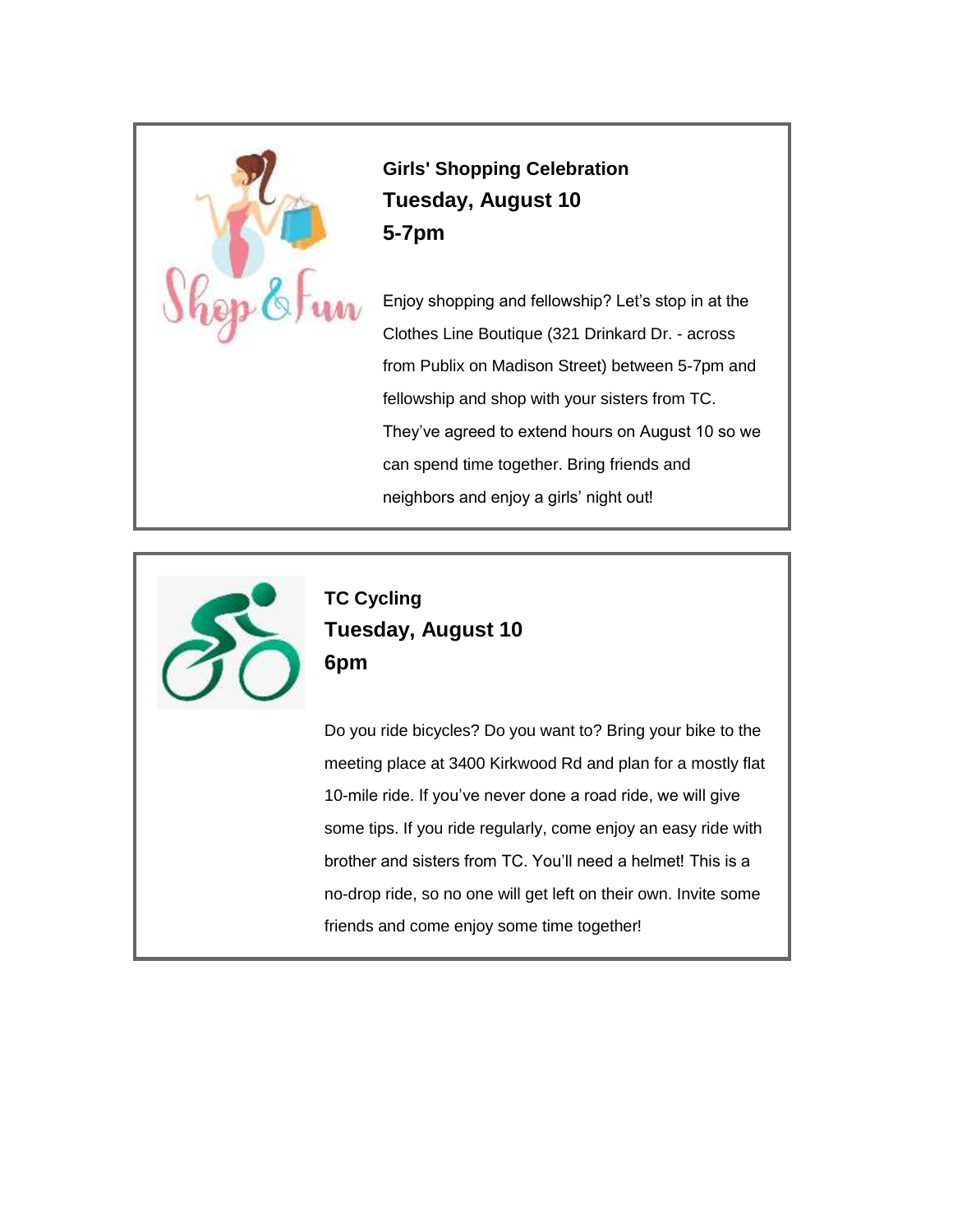

## **TC Friends and Family Day**

Invite your family and friends, and join us on Sunday, August 15, for our 2021 TC Friends and Family Day! Due to health concerns, Burney and Mary Dell Baggett will not be with us as has been previously announced. However, we look forward to having Brad Moser, the president of Clarksville Christian School, as our speaker for the morning. Brad will speak at 9am to a combined Sunday School class and at our 10am for our morning worship assembly. Following that time of worship, we will enjoy an all-church potluck meal together.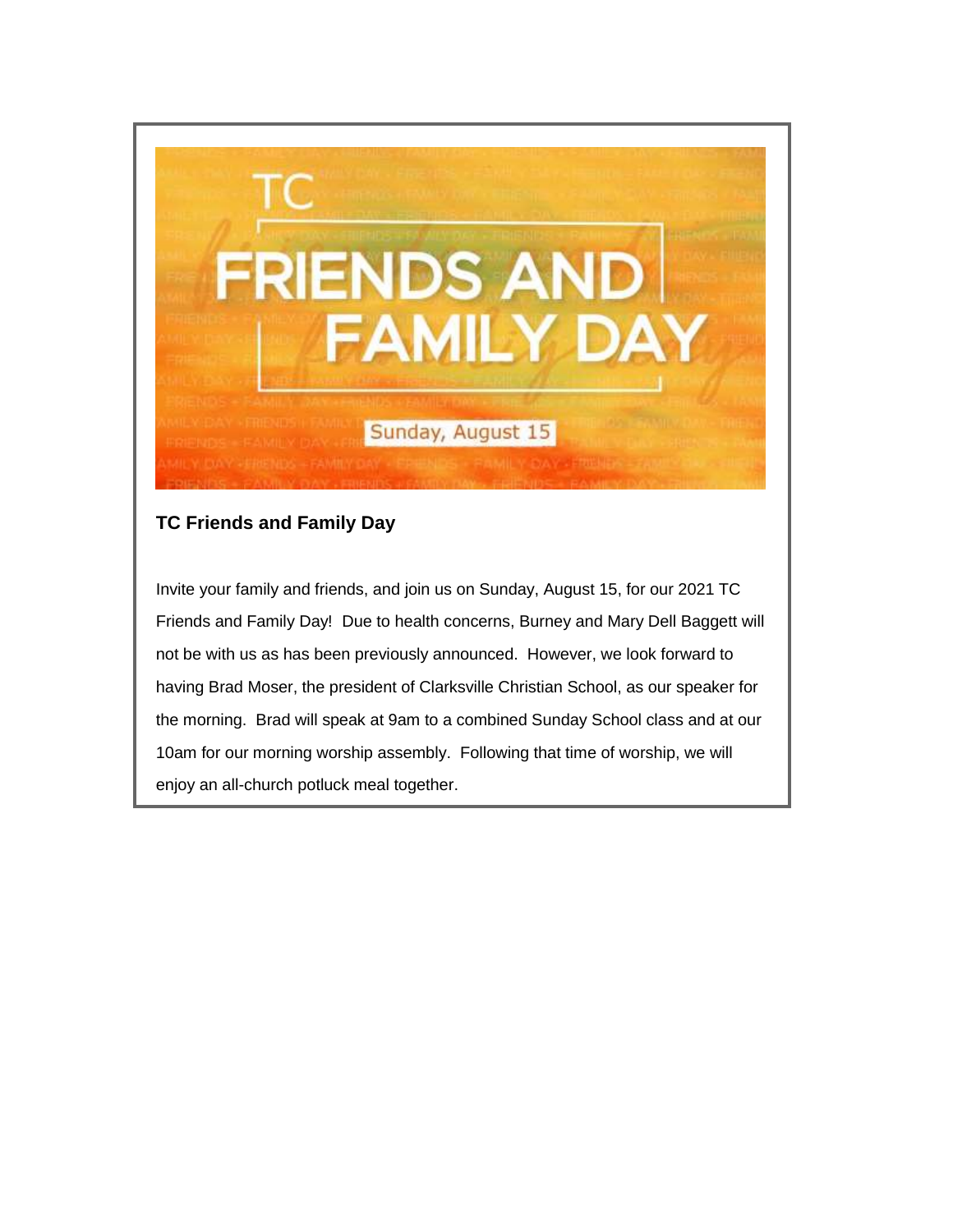

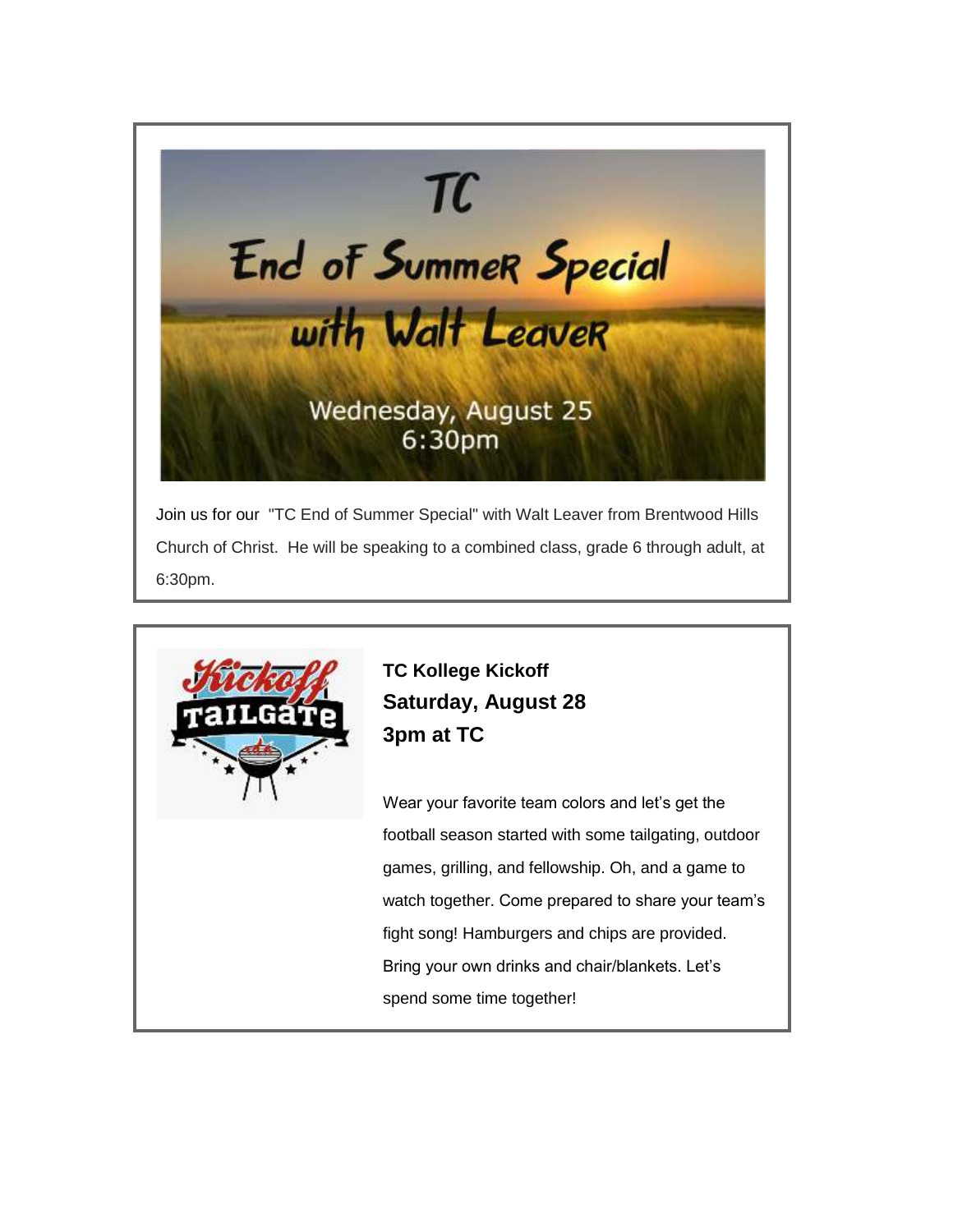

#### **Magi Boxes**

**It's Time!!!** We are now collecting items for the Magi boxes. MAGI stands for **M**aking **A G**odly **I**mpact and that is the mission of the MAGI Box Project. Christians from all over the United States pack gift boxes to be delivered to children in need both physically and spiritually.

This year, instead of asking you to complete a box with items, we will be collecting items and then we will have a "Box Stuffing Day.' The boxes are for children ages 2-18 and all items must be able to fit in a shoe box.

#### Now through August 8, we will be collecting:

- Clothing: New items please
	- o underwear
	- o t-shirts
	- o shorts/shirts/dresses
	- o flip flops
	- o hats/sunglasses.
- School Supplies:
	- o pencils with a pencil sharpener
	- o crayons or colored pencils
	- o erasers
	- o coloring books
	- o spiral notebooks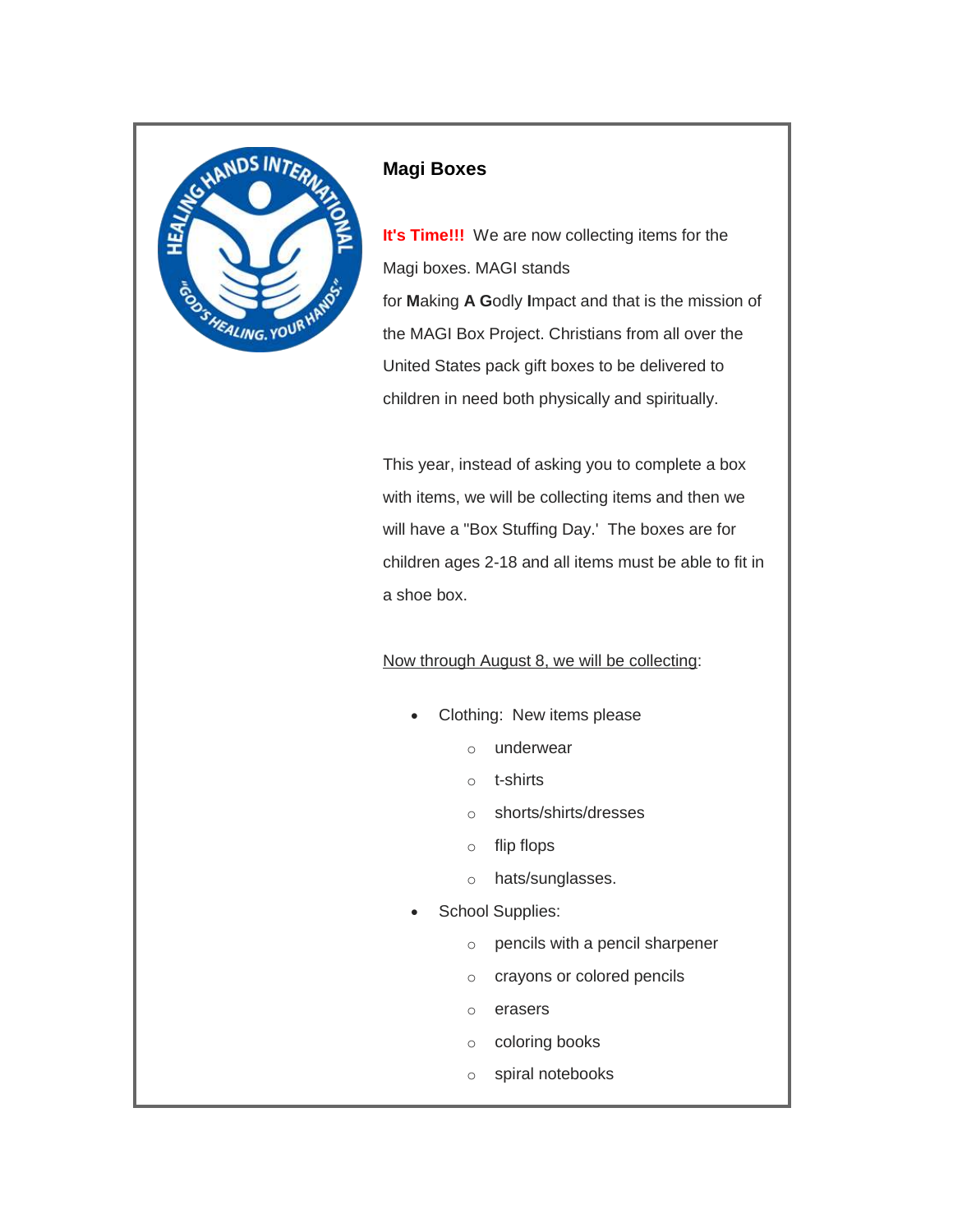o optional: solar calculator, ruler, pens, pencil bag

#### August 15 through August 29, we will be collecting:

- Hygiene Items:
	- o bar of soap sealed in a ziplock bag
	- o toothbrush with holder and

toothpaste

- o comb or brush
- o washcloths
- o band-aids in a ziplock bag (please remove them from their box)

## And, September 5 through September 19, we will be collecting:

- Toys:
	- o car/truck/plane
	- o marbles/yoyo/small ball
	- o jump rope
	- o fashion/costume jewelry/pierced earrings
- Additional Items:
	- o bag of hard candy (NO chocolate or Jolly Ranchers)
	- o nutrition bars/small jar of peanut butter with 1 year out expiration date
	- o reusable water bottle or cup
	- o flashlight with batteries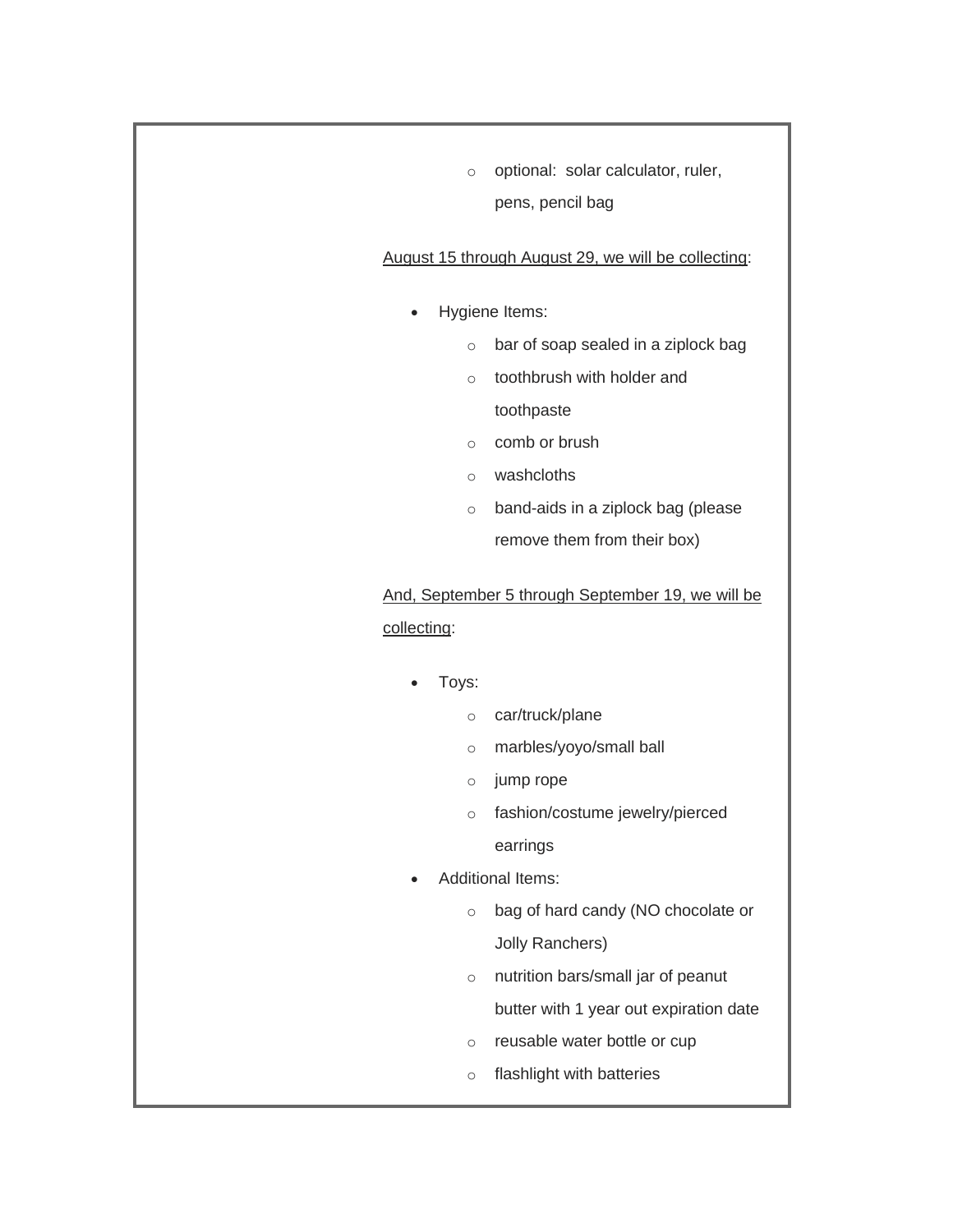- o bandana/scarf
- o small umbrella
- o small hammer

We will have a bin in the Worship Center to collect your donated items. There is a sheet with this info on the tables in the Worship Center. If you have any questions, please see Diana McArthur or Chris Middleton.



### **Household Help**

A co-worker of Heather Morehead and Erin Yow recently lost everything in an apartment fire. She had no insurance. She has secured housing but has no belongings. Hilldale Christian Childcare (where they work) is collecting items for her. If you would like to donate items, please take them to the child care center at Hilldale Church of Christ (501 Hwy 76) between 8am and 6pm on Friday, July 30. If you have any questions, see Heather or Erin.



# **UTCYG**

**Sunday Morning 9am** Middle School Class (6th-8th)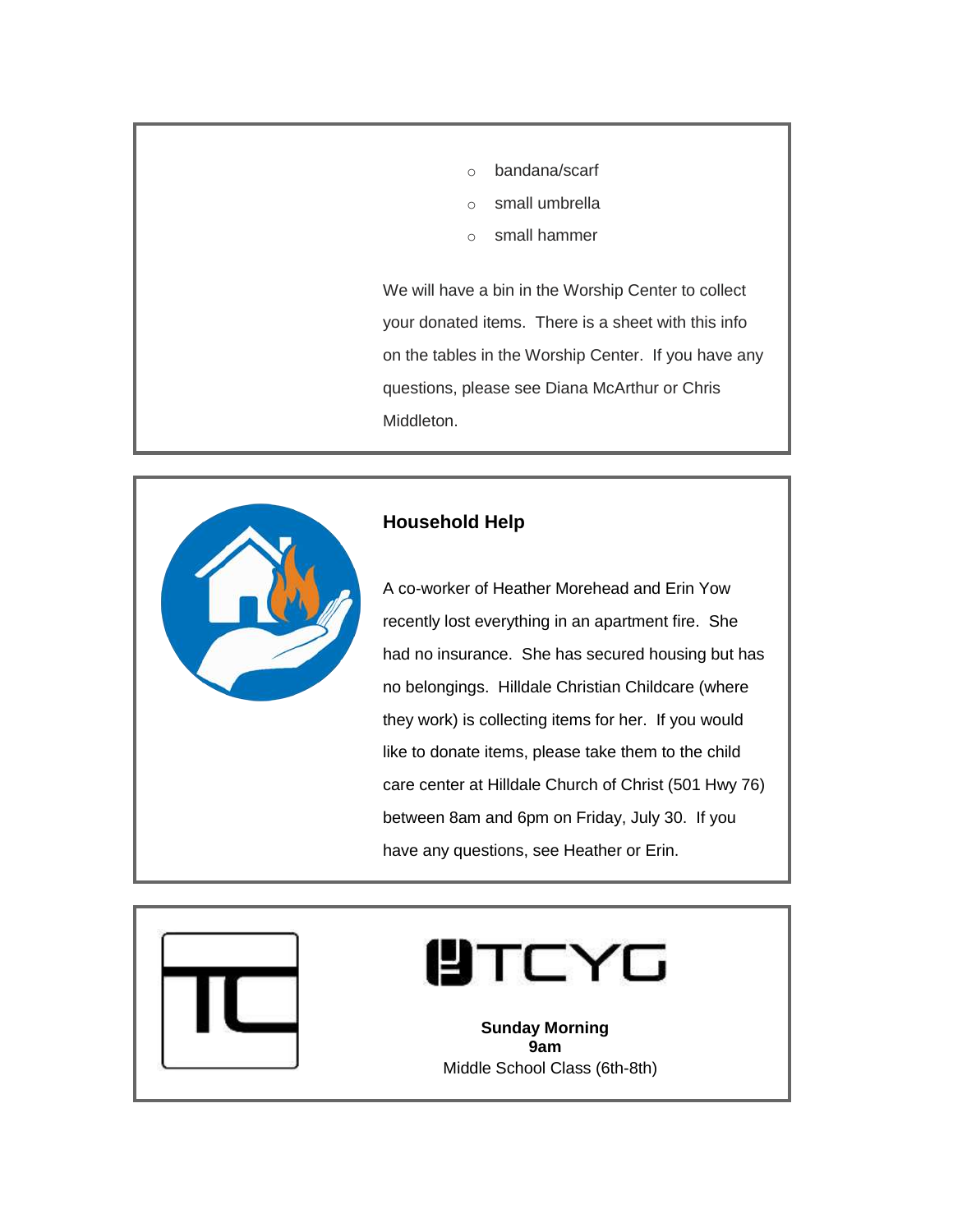High School Class (9th-12th)

**Wednesday Afternoon Fellowship and Mid-Week Bible Study 4:30-8pm** Middle School Class (6th-8th) High School Class (9th-12th)

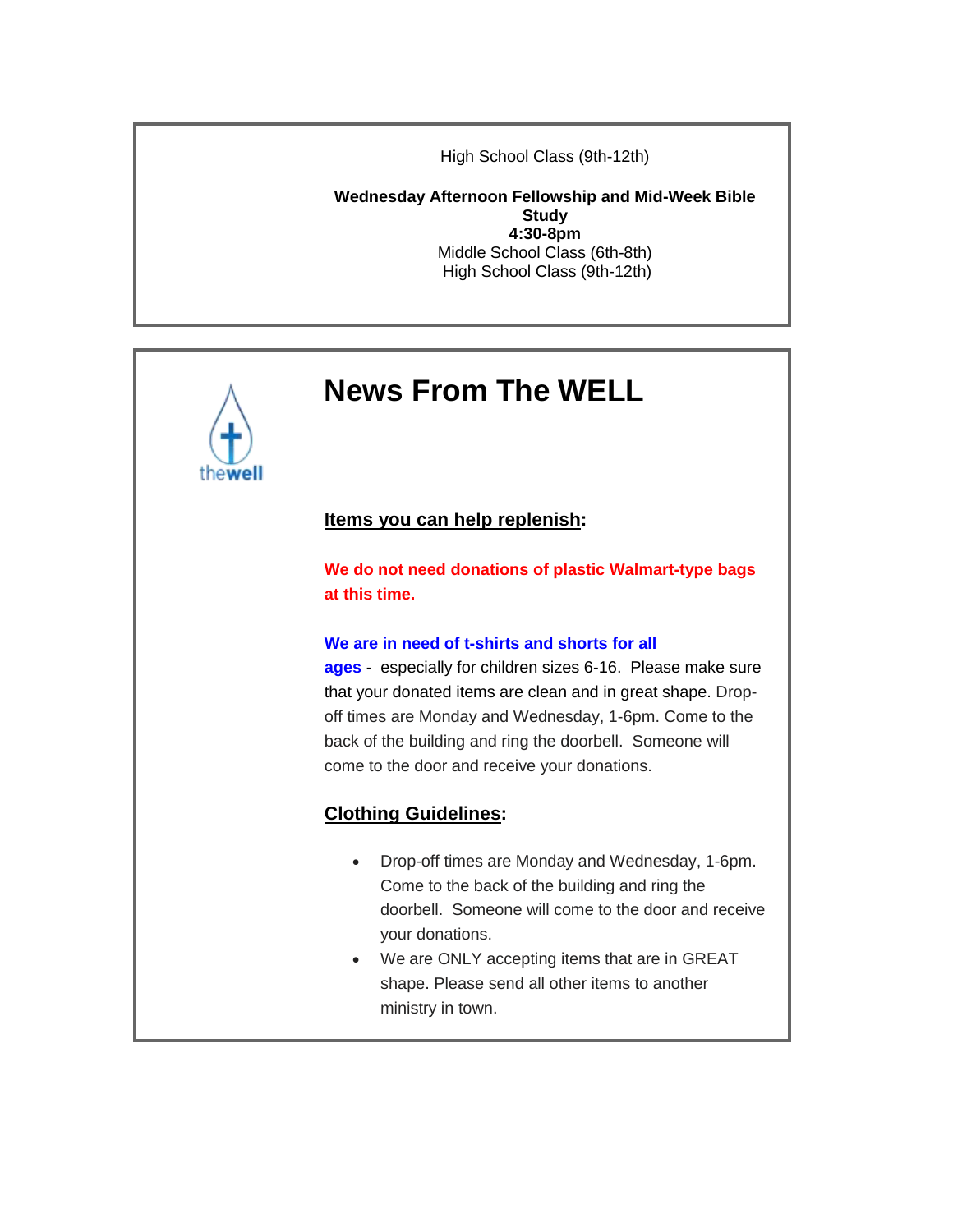• The green bin behind our building is closed at this time. Please do not leave your donations outside! Any items left outside will be disposed of. **Food Item:** None at this time.

# **Well Contact Information:**

931-802-2889 TheWell@TrentonCrossingChurch.com



**If you or someone you know needs to be added to our TC Prayer List, please contact the church office.**

- **Surgery:** Kathryn Woods had surgery Monday to repair a broken ankle. She is recovering at home.
- **Rehad:** Glen Ezell is recovering from hip replacement surgery at AHC on Professional Drive in Clarksville, room 208.
- **Deployed:** Charlie Reed and John Reed.
- **Continued Prayers:** McKenzie Banning, Joyce Carpenter, Geneva Chester, Glen & Marilyn Ezell, Kara Alsup Harris, Nell Harris, Bob Lewis, Mary Linton, Ann Suddeath, Greg Troupe, Harold and Carolyn Vann, and Lillian Wright.
- **Home-Centered:** Linda Allen, Jimmy & Betty Collier, Frances Johnson, Virgie Mallory, and Dorothy Oliver.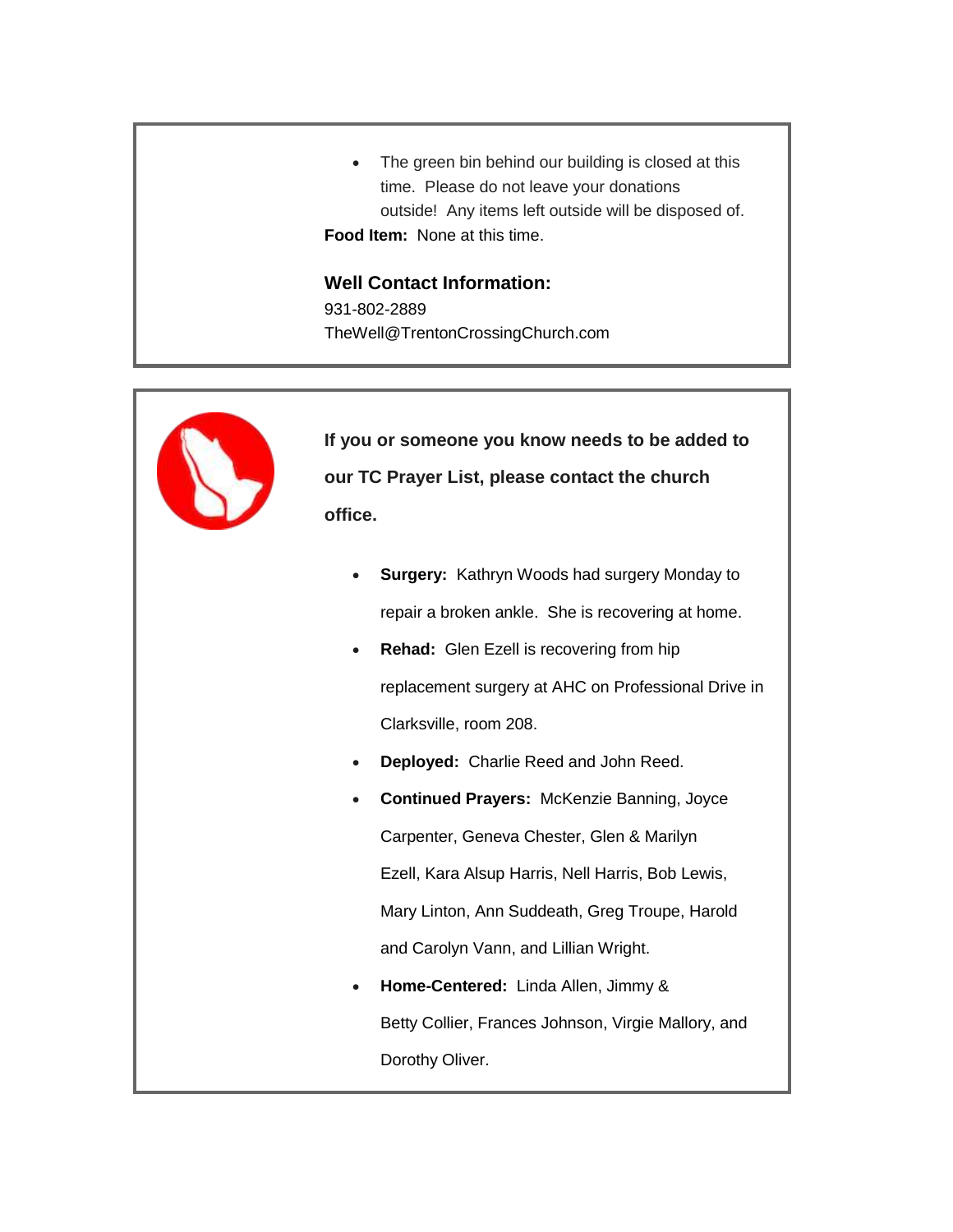- **Family & Friends**: Glen Chester (brother of Teresa Winn); Mya Everett (granddaughter of BeBee and Jody Townsend) is undergoing radiation and chemo treatments for cancer; Brenda Gray (friend of Joyce Johnson) is undergoing treatments for cancer; Bryan & Alice Gunter (friends of Mark Sharp), Bryan was diagnosed with lukemia; Norah Howard (granddaughter of Tom & Kim Norvell) diagnosed with a brain tumor; Linda Kelsey (mother of Travis Merchant); Chuck and Diane Middleton (parents of Chris Middleton); Juanita Mimma (mother of Ben Mimms) surgery for a fractured hip; Taj Parham (grandson of Robert and Bonnie Duncan) suffered injuries in a car accident; Carolyn Suiter (member of Dotsonville Church of Christ) on the passing of her husband, Doyle; and Louann Tidwell (daughter of Barbara McDonald and sister of Monica Allen) was a 15 year breast cancer survivor but recently diagnosed with cancer in her bone, liver, and spine. She also has three broken ribs and a broken back.
- **Arcadia Senior Living:** Harold and Carolyn Vann, Apt. 313; Lovetta Wright, Room 226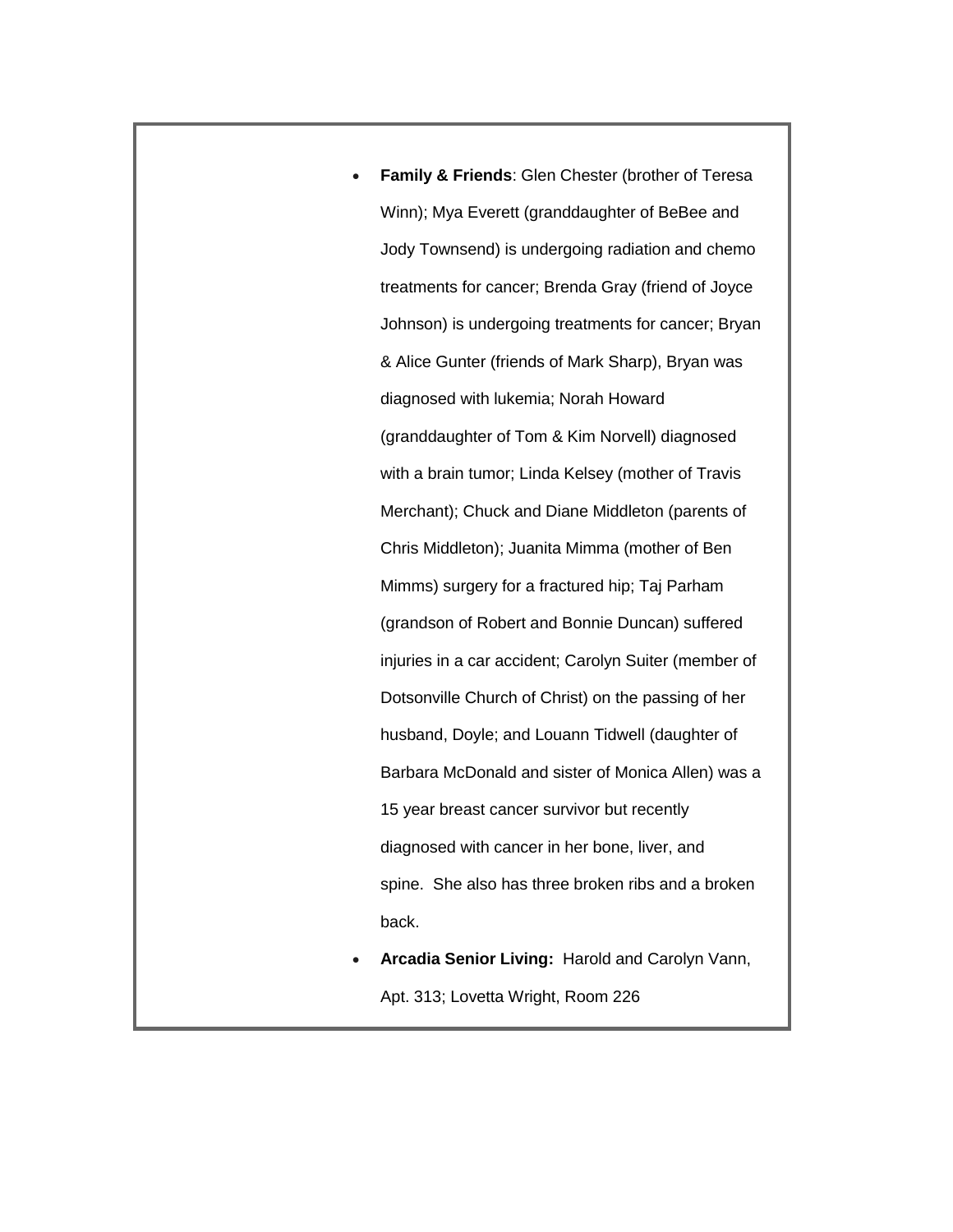**Jubilee House:** John Harrison, Room

114; Barbara Tatum, Room 229 (475 Bellamy Lane, 37043)

- **Uffelman:** Tammy Roe, Apt. 302: (215 Uffelman Dr., 37043)
- **Walking Horse:** Anita Cooper, Room 125 (207 Uffelman Dr., 37043)



# **WAYS TO CONNECT**

In addition to our in-person worship assemblies and activities at the building on Sunday mornings and Wednesday nights, there are various ways for you to connect with us on Sundays, and they are posted below.

PLEASE NOTE: You DO NOT need to be registered on Facebook in order to access our Facebook page. Simply go to **[www.facebook.com](http://www.facebook.com/)** and go to our page (Church of Christ at Trenton Crossing)

**Sunday at 10am –** Live Stream Worship Our Facebook Page